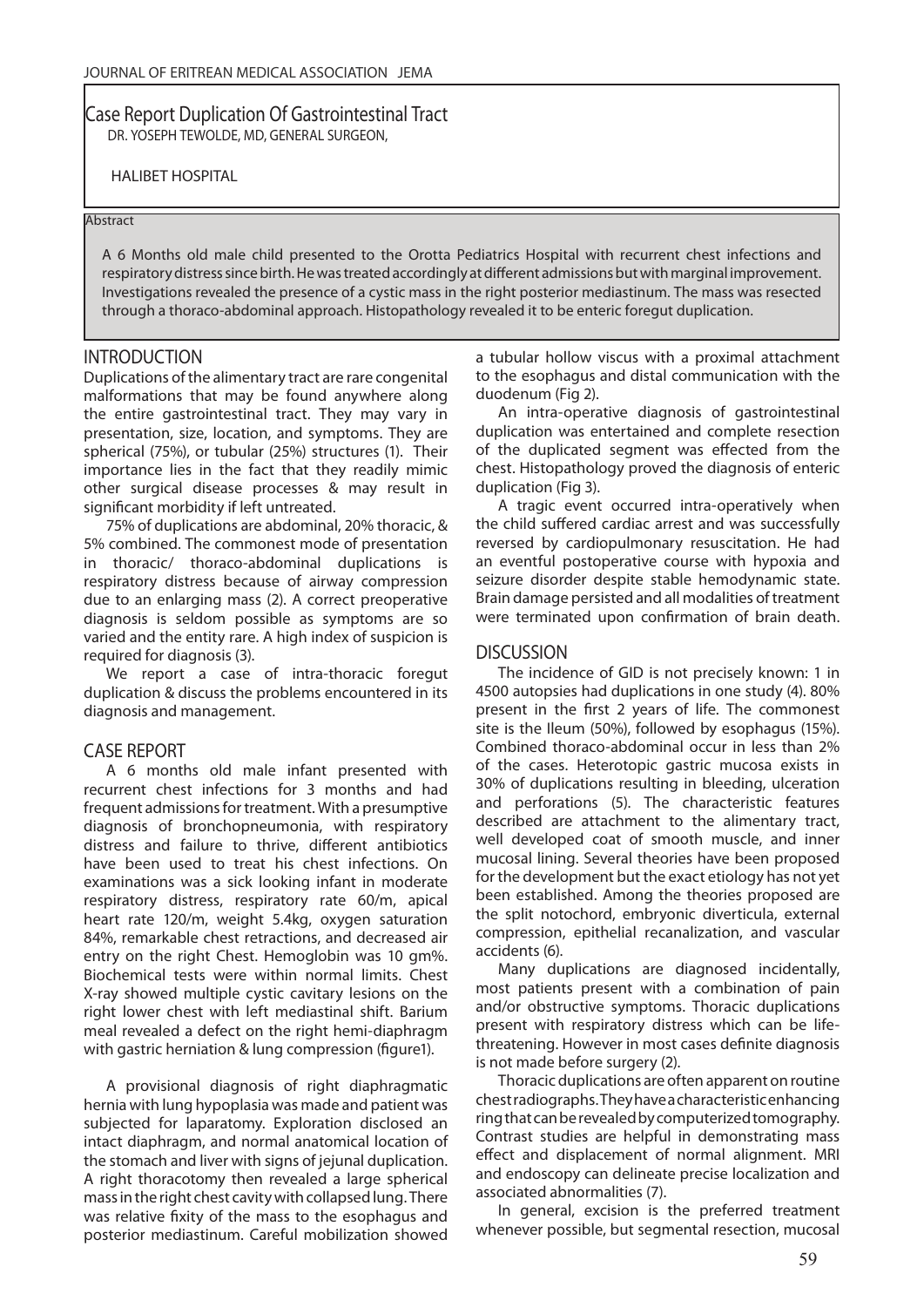JOURNAL OF ERITREAN MEDICAL ASSOCIATION JEMA stripping, marsupulisation, and varied drainage procedures are acceptable alternatives (1).

#### SUMMARY

This child presented initially with features of bronchopneumonia, and respiratory distress. Failure to respond to medical therapy prompted further considerations and the diagnosis of diaphragmatic hernia was suggested based on contrast studies. The intra-operative finding however was quiet astonishing.

This child presented initially with features of bronchopneumonia, and respiratory distress. Failure to respond to medical therapy prompted further considerations and the diagnosis of diaphragmatic hernia was suggested based on contrast studies. The intra-operative finding however was quiet astonishing.

*This case highlights the mysterious presentation of gut duplication and the problems associated in diagnosis and management.*

#### Figure 1



Figure 2



#### Figure 3



Figure 4



#### **REFERENCES**

- 1. Holocomb GW 3rd, Gheissari A, O'Neil Jr,et al Surgical Management of ATD. Ann Surg 1989 Feb; 209 ( 2 )
- 2. Iyer CP, Mahour GH. Duplication of the AT in Infants and children. J Pediatric Surg 1995; 30: 1267 – 70
- 3. Arbona JL; Fazz JGF, Mayoral J. Congenital Esophgeal cysts; Case report and review of literature, Am J Gastroenterol 1984; 79 : 177-182
- 4. Pokarny W, Goldsten R. Enteric Thoracoabdominal Duplications in children. Thoracic cardiovas surg, 87: 821- 824.
- 5. Romamurty DV, Soans B. et al Enterogenic cyst in mediastinum. Indian Pediatr. 1992; 27 : 1109 – 1111
- 6. Bower RJ, Sieber WK Kaisewetter WB. ATD in children, Ann Surg 1978; 188: 669 - 674
- 7. Rattan KN, Magu S, Rohilla S. Mediastinal foregut duplication cysts. Indian pediatr. 2004; 71: 103 - 5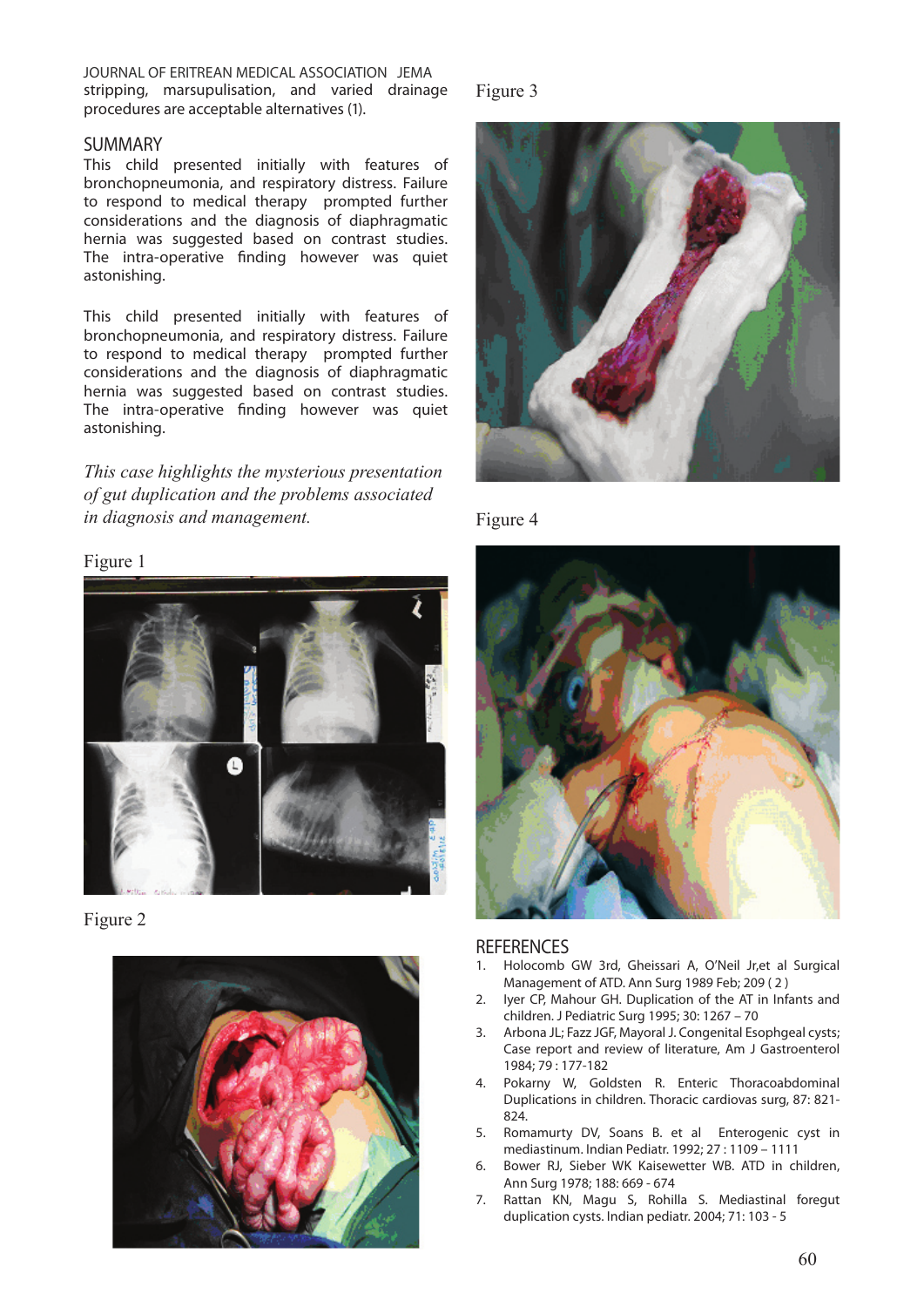# Scope, Editorial Policy and Guidlines to **Contributers**

# 1. Content.

JEMA's mission is "to publish and disseminate scientifically rigorous health information of Eritrean and international significance that enables policymakers, researchers and practitioners to be more effective; it aims to improve health of Eritrean people". JEMA welcomes unsolicited manuscripts, which are initially screened by the editorial board for originality, relevance to a national or an international health audience, and scientific rigour. Manuscripts passing the initial screening may be sent for peer review. After the reviews have been received, a decision on the manuscript's acceptability for publication in the Journal is made by the Editorial board. Accepted papers are subject to editorial revision, including shortening of the text and omission of tables and figures if appropriate. The word limits shown below do not include the abstract (where applicable), tables, figures, and references. The principal sections of the Journal are as follows.

#### 1.1. Unsolicited manuscripts

Research, and Policy and Practice papers must be accompanied by two paragraphs indicating what they add to the literature:

- Paragraph 1: a brief explanation of what was already known about the topic concerned.
- Paragraph 2: a brief outline of what we know as a result of the study.

Research. Methodologically sound primary research of relevance to national or international public health. Formal scientific presentations of not more than 3000 words, with a structured abstract (see below, 2.8) and not more than 50 references; peer reviewed. Reports of randomized trials must conform to CONSORT guidelines (available from: URL: http://www.consortstatement.org/) .

Policy and Practice. Reviews, debates, or hypothesisgenerating articles; not more than 3000 words with a non-structured abstract (see below, 2.8) and not more than 50 references; peer reviewed.

Perspectives. Views, hypotheses, or discussions (with a clear message) of an issue of national public health interest; up to 1500 words, no references.

Letters. Useful contributions referring to something published recently in the Journal; 400-850 words, maximum 6 references. Letters are also edited and may be shortened.

# 1.2. Commissioned manuscripts

Editorials. Authoritative reviews, analyses, or views of an important topic, related to the year's theme or a topical subject; not more than 850 words, maximum 12 references.

Commentaries. Explanatory or critical analysis of an individual article; not more than 800 words,

### maximum 12 references.

Medical/Public Health Reviews. Evidence-based review articles that focus on an important aspect of a particular disease or public health policy. Not more than 3000 words with a non-structured abstract (see below, 2.8) and not more than 50 references; peer reviewed.

Reviews of Books & Electronic Media. Reviews of a book, web site, film, play, CD-ROM, etc., of public health interest; 400-800 words, no references.

### 1.2 Ethical issues.

The Eritrean Medical Association publishes the results of research involving human subjects only if such research has been conducted in full accordance with ethical principles. Any manuscript describing the results of such research that is submitted for publication must contain a clear statement to this effect, specifying that the free and informed consent of the subjects or their legal guardians was obtained and that the relevant institutional or national ethical review board approved the investigation.

# 1.3 Conflicts of interest.

A conflict of interest arises when a professional judgment concerning a primary interest (such as a patient's welfare or the validity of the research) tends to be unduly influenced by financial gain or other self-interested motive which may be at odds with professional obligations. Authors should disclose at the time of submission information on financial conflicts of interest that may influence the manuscript. They may also choose to declare other interests that could influence the results of the study or the conclusions of the manuscript (e.g. employment, family relationships, academic links, political or social interest group membership, deep personal conviction).

### 1.4 Funding.

Authors should declare sources of funding for the work undertaken.

### 1.5 Reprints.

Reprints of contributions are not produced; a print copy of the issue will be sent to the corresponding author of each contribution.

# 2. Preparation and submission of manuscripts

### 2.1 Correspondence.

Manuscripts should be submitted to the ERIMA office, attention to the chairperson of JEMA's editorial board.

### 2.2 Uniform requirements.

Papers should be prepared in accordance with the fifth edition of the Uniform Requirements for Manuscripts Submitted to Biomedical Journals established by the Vancouver Group (International Committee of Medical Journal Editors, ICMJE), originally published